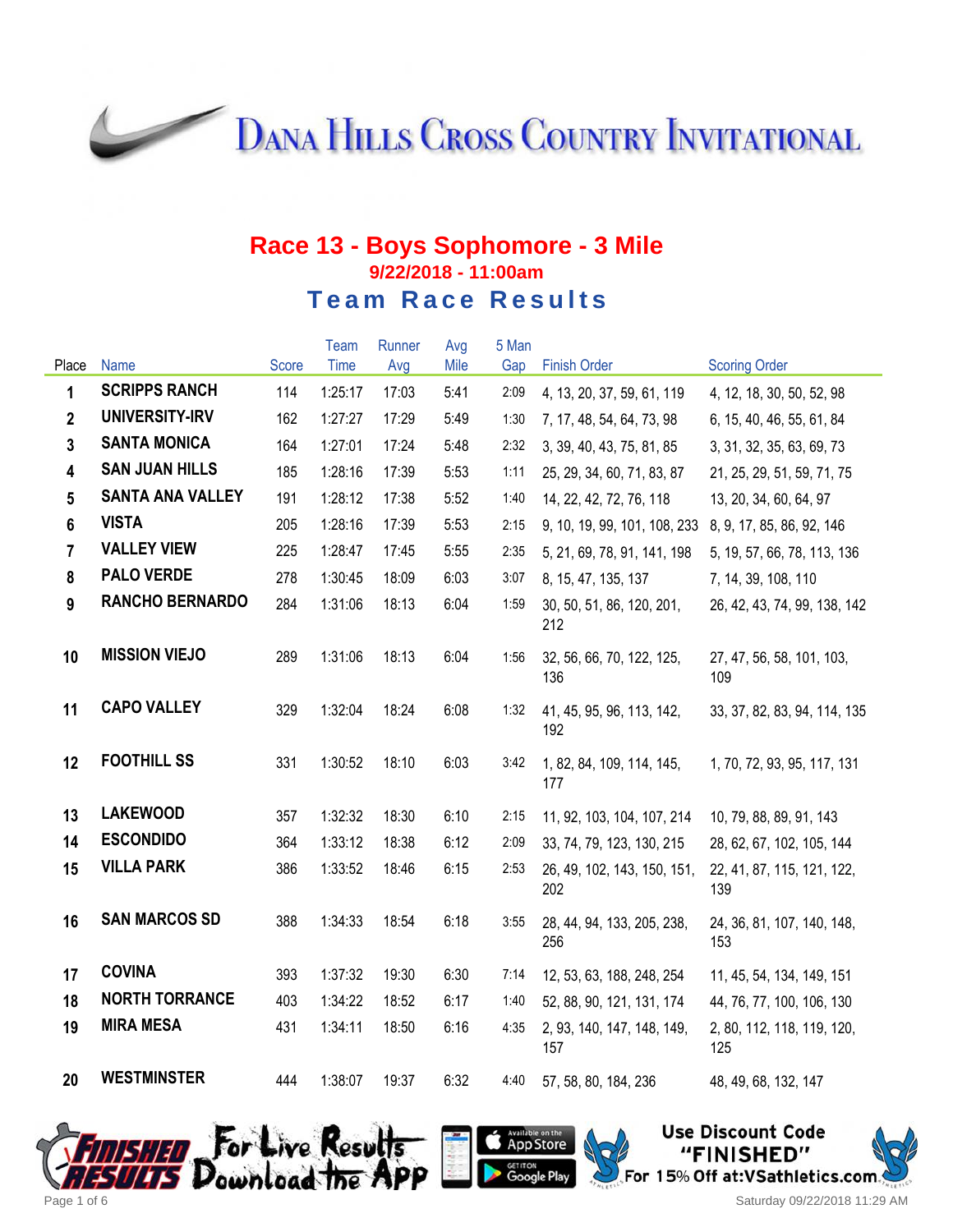|            |                                     |       | Team    | Runner | Avg  | 5 Man |                                     |                                     |
|------------|-------------------------------------|-------|---------|--------|------|-------|-------------------------------------|-------------------------------------|
| Place      | <b>Name</b>                         | Score | Time    | Avg    | Mile | Gap   | <b>Finish Order</b>                 | <b>Scoring Order</b>                |
| 21         | <b>MISSION HILLS</b>                | 465   | 1:35:55 | 19:11  | 6:23 | 2:12  | 46, 115, 128, 138, 144              | 38, 96, 104, 111, 116               |
| 22         | <b>ELSINORE</b>                     | 496   | 1:42:58 | 20:35  | 6:51 | 9:23  | 18, 77, 158, 200, 255               | 16, 65, 126, 137, 152               |
| 23         | <b>SAN BERNARDINO</b>               | 532   | 1:42:56 | 20:35  | 6:51 | 7:07  | 27, 105, 156, 231, 249              | 23, 90, 124, 145, 150               |
| 24         | <b>NEWPORT HARBOR</b>               | 560   | 1:39:31 | 19:54  | 6:38 | 2:22  | 62, 154, 165, 169, 172,<br>186, 210 | 53, 123, 127, 128, 129,<br>133, 141 |
| <b>DNP</b> | <b>STEELE CANYON</b>                |       | 1:12:06 | 18:01  | 6:00 |       | 16, 23, 35, 182                     | 4 Runners                           |
| <b>DNP</b> | <b>ORANGE VISTA</b>                 |       | 1:14:50 | 18:42  | 6:14 |       | 38, 67, 68, 199                     | 4 Runners                           |
| <b>DNP</b> | <b>TROY</b>                         |       | 1:16:48 | 19:12  | 6:24 |       | 6, 116, 139, 211                    | 4 Runners                           |
| <b>DNP</b> | <b>ARBOR VIEW</b>                   |       | 1:22:13 | 20:33  | 6:51 |       | 106, 134, 167, 240                  | 4 Runners                           |
| <b>DNP</b> | <b>JURUPA HILLS</b>                 |       | 1:23:44 | 20:56  | 6:58 |       | 170, 183, 193, 218                  | 4 Runners                           |
| <b>DNP</b> | <b>QUARTZ HILL</b>                  |       | 55:34   | 18:31  | 6:10 |       | 36, 100, 117                        | 3 Runners                           |
| <b>DNP</b> | <b>RANCHO VERDE</b>                 |       | 57:01   | 19:00  | 6:20 |       | 24, 55, 224                         | 3 Runners                           |
| <b>DNP</b> | <b>RAMONA SD</b>                    |       | 40:16   | 20:08  | 6:42 |       | 97, 207                             | 2 Runners                           |
| <b>DNP</b> | <b>RANCHO BUENA</b><br><b>VISTA</b> |       | 40:48   | 20:24  | 6:48 |       | 65, 235                             | 2 Runners                           |
| <b>DNP</b> | <b>ARTESIA</b>                      |       | 17:22   | 17:22  | 5:47 |       | 31                                  | 1 Runner                            |
| <b>DNP</b> | <b>CANYON SPRINGS</b>               |       | 19:37   | 19:37  | 6:32 |       | 132                                 | 1 Runner                            |





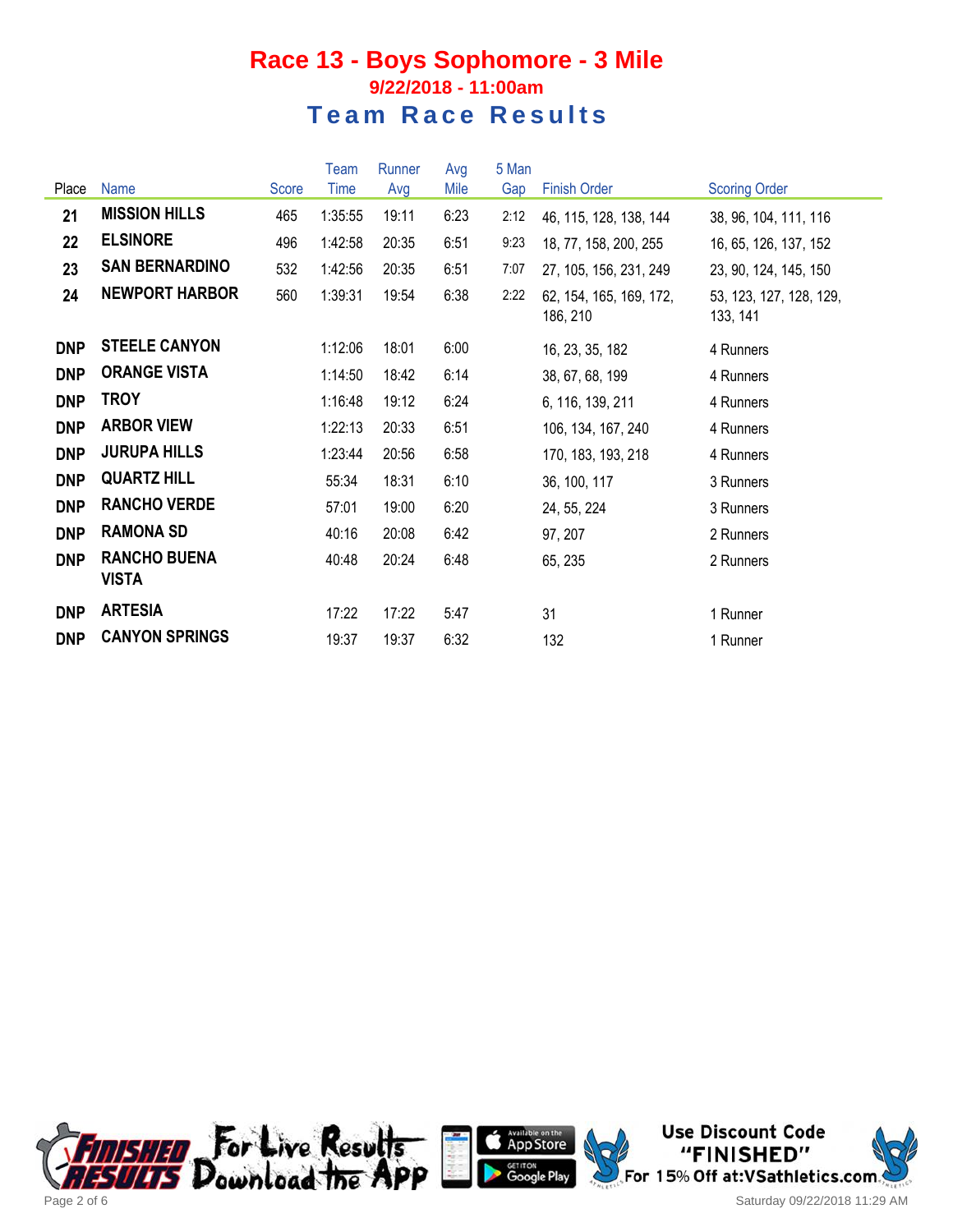|    | Place Name            |    | <b>Grade School</b> | Time    | <b>Points</b> |    | Place Name             |    | <b>Grade School</b>  | Time    | <b>Points</b> |
|----|-----------------------|----|---------------------|---------|---------------|----|------------------------|----|----------------------|---------|---------------|
| 1  | Caden Sanchez         | 10 | Foothill SS         | 15:25.8 | 1             | 39 | Borna Hemmaty          | 10 | Santa Monica         | 17:31.7 | 31            |
| 2  | David Millan          | 10 | Mira Mesa           | 15:26.7 | 2             | 40 | Kieran Van Vuuren      | 10 | Santa Monica         | 17:32.3 | 32            |
| 3  | Theo Berger           | 10 | Santa Monica        | 15:53.5 | 3             | 41 | Alex Grimes            | 10 | Capo Valley          | 17:33.7 | 33            |
| 4  | Giancarlo da Silva    | 10 | Scripps Ranch       | 15:55.5 | 4             | 42 | Eduardo Torreblanca    | 10 | Santa Ana Valley     | 17:37.0 | 34            |
| 5  | Ruben Diaz            | 10 | <b>Valley View</b>  | 16:14.3 | 5             | 43 | Darby Navin            | 10 | Santa Monica         | 17:38.0 | 35            |
| 6  | Jacob Shirota         | 10 | Troy                | 16:21.8 |               | 44 | Logan Vossler          | 10 | San Marcos SD        | 17:39.2 | 36            |
| 7  | Michael Blinstrub     | 10 | University-Irv      | 16:38.2 | 6             | 45 | Jakob Johns            | 10 | Capo Valley          | 17:39.2 | 37            |
| 8  | John List             | 10 | Palo Verde          | 16:39.3 | 7             | 46 | Connor Lahm            | 10 | <b>Mission Hills</b> | 17:39.5 | 38            |
| 9  | Jayden Martinez       | 10 | Vista               | 16:41.2 | 8             | 47 | Josh Hill              | 10 | Palo Verde           | 17:47.0 | 39            |
| 10 | Jesus Villareal       | 10 | Vista               | 16:43.0 | 9             | 48 | lan Proctor            | 10 | University-Irv       | 17:48.6 | 40            |
| 11 | Ethan Lim             | 10 | Lakewood            | 16:45.4 | 10            | 49 | Ethan Wartenberg       | 10 | Villa Park           | 17:50.1 | 41            |
| 12 | <b>Wesley Duque</b>   | 10 | Covina              | 16:45.8 | 11            | 50 | Jacob Lostetter        | 10 | Rancho Bernardo      | 17:52.4 | 42            |
| 13 | Caden Farrow          | 10 | Scripps Ranch       | 16:46.0 | 12            | 51 | Miles Jones            | 10 | Rancho Bernardo      | 17:52.9 | 43            |
| 14 | Francisco Valdez      | 10 | Santa Ana Valley    | 16:46.3 | 13            | 52 | <b>Abdul Bholat</b>    | 10 | North Torrance       | 17:53.6 | 44            |
| 15 | <b>Blake Bryan</b>    | 10 | Palo Verde          | 16:48.3 | 14            | 53 | Jesus Amilpa           | 10 | Covina               | 17:54.0 | 45            |
| 16 | Aidan Covarrubias     | 10 | Steele Canyon       | 16:55.1 |               | 54 | Luca Flick-Kaiser      | 10 | University-Irv       | 17:56.7 | 46            |
| 17 | Dylan Muniz           | 10 | University-Irv      | 16:55.4 | 15            | 55 | Luis Arce              | 10 | Rancho Verde         | 17:59.7 |               |
| 18 | Gavyn Condit          | 10 | Elsinore            | 16:58.0 | 16            | 56 | Aidan Marx             | 10 | Mission Viejo        | 18:00.5 | 47            |
| 19 | Edwin Vargas          | 10 | Vista               | 16:59.6 | 17            | 57 | Tommy Thach            | 10 | Westminster          | 18:03.6 | 48            |
| 20 | Cameron Gadalla       | 10 | Scripps Ranch       | 17:00.7 | 18            | 58 | Thiery Nguyen          | 10 | Westminster          | 18:04.7 | 49            |
| 21 | <b>Miles Curry</b>    | 10 | <b>Valley View</b>  | 17:01.6 | 19            | 59 | Kyle Richardson        | 10 | Scripps Ranch        | 18:05.2 | 50            |
| 22 | Pablo Santana         | 10 | Santa Ana Valley    | 17:02.0 | 20            | 60 | Brendan De Filippo     | 10 | San Juan Hills       | 18:05.8 | 51            |
| 23 | Diego Lopez           | 10 | Steele Canyon       | 17:02.9 |               | 61 | Evan Adam              | 10 | Scripps Ranch        | 18:06.5 | 52            |
| 24 | Ryan Luna             | 10 | Rancho Verde        | 17:07.9 |               | 62 | <b>Carson Bauers</b>   | 10 | Newport Harbor       | 18:06.5 | 53            |
| 25 | Chance Waller         | 10 | San Juan Hills      | 17:08.7 | 21            | 63 | David Jaquez           | 10 | Covina               | 18:07.8 | 54            |
| 26 | <b>Gypsy Palacios</b> | 10 | Villa Park          | 17:09.6 | 22            | 64 | <b>Brandon Kershaw</b> | 10 | University-Irv       | 18:08.6 | 55            |
| 27 | Luis Villanueva       | 10 | San Bernardino      | 17:10.2 | 23            | 65 | David Kolivayko        | 10 | Rancho Buena Vista   | 18:09.4 |               |
| 28 | Cade Hoggan           | 10 | San Marcos SD       | 17:13.9 | 24            |    | 66 Juan Diego Garcia   | 10 | Mission Viejo        | 18:10.4 | 56            |
| 29 | Jacob Heiting         | 10 | San Juan Hills      | 17:16.0 | 25            | 67 | Kalvin Mendoza         | 10 | Orange Vista         | 18:10.5 |               |
| 30 | Jacob Ryan            | 10 | Rancho Bernardo     | 17:18.3 | 26            | 68 | Anthony Munoz          | 10 | Orange Vista         | 18:11.6 |               |
| 31 | Joel Martinez         | 10 | Artesia             | 17:22.0 |               | 69 | Nathan Dilla           | 10 | <b>Valley View</b>   | 18:14.2 | 57            |
| 32 | Anthony Leonard       | 10 | Mission Viejo       | 17:22.2 | 27            | 70 | Ben Honeycutt          | 10 | Mission Viejo        | 18:14.4 | 58            |
| 33 | Max Grajales          | 10 | Escondido           | 17:23.5 | 28            | 71 | <b>Maxwell Katz</b>    | 10 | San Juan Hills       | 18:19.9 | 59            |
| 34 | Jake Cruzen           | 10 | San Juan Hills      | 17:26.1 | 29            | 72 | Andy Merida            | 10 | Santa Ana Valley     | 18:20.8 | 60            |
| 35 | Angel Arredondo       | 10 | Steele Canyon       | 17:27.7 |               | 73 | Vishnu Rajasekhar      | 10 | University-Irv       | 18:24.2 | 61            |
| 36 | Michael Vaughn        | 10 | Quartz Hill         | 17:28.1 |               | 74 | Eddie Montez           | 10 | Escondido            | 18:25.4 | 62            |
| 37 | Kai Koverchuk         | 10 | Scripps Ranch       | 17:30.0 | 30            | 75 | <b>Everett Morris</b>  | 10 | Santa Monica         | 18:25.6 | 63            |
| 38 | Yahir Venegas         | 10 | Orange Vista        | 17:31.3 |               | 76 | Oswaldo Ochoa          | 10 | Santa Ana Valley     | 18:26.3 | 64            |
|    |                       |    |                     |         |               |    |                        |    |                      |         |               |







**Use Discount Code** "FINISHED" For 15% Off at: VSathletics.com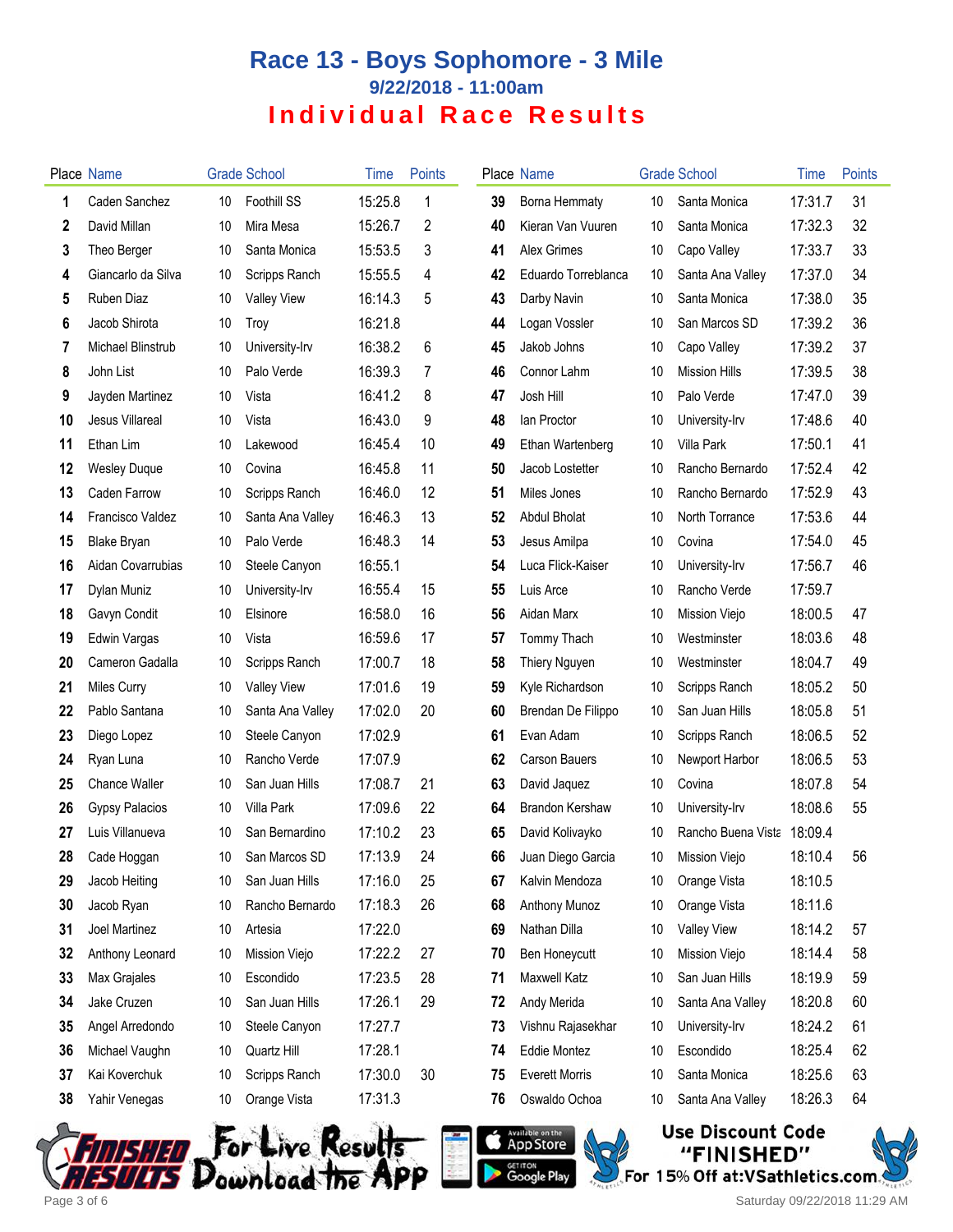|     | Place Name            |    | <b>Grade School</b> | Time    | <b>Points</b> |     | Place Name              |    | <b>Grade School</b>  | Time    | <b>Points</b> |
|-----|-----------------------|----|---------------------|---------|---------------|-----|-------------------------|----|----------------------|---------|---------------|
| 77  | Yahir Paez            | 10 | Elsinore            | 18:26.8 | 65            | 115 | Alex Balli              | 10 | <b>Mission Hills</b> | 19:08.9 | 96            |
| 78  | John Rocha            | 10 | <b>Valley View</b>  | 18:27.3 | 66            | 116 | Darren Wu               | 10 | Troy                 | 19:09.3 |               |
| 79  | Arturo Mayoral        | 10 | Escondido           | 18:32.5 | 67            | 117 | Pranesh Kumar           | 10 | Quartz Hill          | 19:10.6 |               |
| 80  | Eduardo Zarate        | 10 | Westminster         | 18:34.4 | 68            | 118 | Francisco Madrigal      | 10 | Santa Ana Valley     | 19:14.9 | 97            |
| 81  | Ryan Kashanchi        | 10 | Santa Monica        | 18:35.4 | 69            | 119 | Nick Aguilar            | 10 | Scripps Ranch        | 19:15.7 | 98            |
| 82  | Jose Lopez Gallego    | 10 | Foothill SS         | 18:36.7 | 70            | 120 | Owen Myers              | 10 | Rancho Bernardo      | 19:17.4 | 99            |
| 83  | Drew Maldonado        | 10 | San Juan Hills      | 18:38.7 | 71            | 121 | <b>Thomas MacDonald</b> | 10 | North Torrance       | 19:17.9 | 100           |
| 84  | Isaiah Duport         | 10 | Foothill SS         | 18:39.6 | 72            | 122 | Jack Loupe              | 10 | Mission Viejo        | 19:18.6 | 101           |
| 85  | <b>Thomas Neumann</b> | 10 | Santa Monica        | 18:41.6 | 73            | 123 | Daniel Solano           | 10 | Escondido            | 19:18.7 | 102           |
| 86  | Chris Fan             | 10 | Rancho Bernardo     | 18:45.1 | 74            | 124 | Jack Thompson           | 10 | San Juan Hills       | 19:21.4 |               |
| 87  | Nicholas Santana      | 10 | San Juan Hills      | 18:46.4 | 75            | 125 | Alexandre Lopes         | 10 | Mission Viejo        | 19:22.1 | 103           |
| 88  | Jefferson Duong       | 10 | North Torrance      | 18:47.5 | 76            | 126 | Diego Harrison          | 10 | San Juan Hills       | 19:23.6 |               |
| 89  | William McFadden      | 10 | San Juan Hills      | 18:48.3 |               | 127 | Rohit Chawla            | 10 | University-Irv       | 19:25.9 |               |
| 90  | Mateo Arreygue        | 10 | North Torrance      | 18:49.0 | 77            | 128 | Cole Mentze             | 10 | <b>Mission Hills</b> | 19:27.4 | 104           |
| 91  | Jose Morales          | 10 | <b>Valley View</b>  | 18:49.7 | 78            | 129 | Leo Gilman              | 10 | Santa Monica         | 19:28.9 |               |
| 92  | Nicolas Neung         | 9  | Lakewood            | 18:50.5 | 79            | 130 | Max Hernandez           | 10 | Escondido            | 19:32.6 | 105           |
| 93  | Cristian Martinez     | 10 | Mira Mesa           | 18:52.0 | 80            | 131 | Shune Kawaoto           | 10 | North Torrance       | 19:34.5 | 106           |
| 94  | Julian Vargo          | 10 | San Marcos SD       | 18:52.5 | 81            | 132 | Muhammad Mahmoud        | 10 | Canyon Springs       | 19:37.8 |               |
| 95  | Lance Taylor          | 10 | Capo Valley         | 18:52.9 | 82            | 133 | <b>Thomas Dolby</b>     | 10 | San Marcos SD        | 19:37.9 | 107           |
| 96  | Brandon Xia           | 10 | Capo Valley         | 18:53.3 | 83            | 134 | Nathan Johnson          | 10 | <b>Arbor View</b>    | 19:42.2 |               |
| 97  | Scott Wiggins         | 10 | Ramona SD           | 18:54.7 |               | 135 | Eric Lo                 | 10 | Palo Verde           | 19:44.1 | 108           |
| 98  | Henry Feuerborn       | 10 | University-Irv      | 18:55.7 | 84            | 136 | Jacob Bambao            | 10 | Mission Viejo        | 19:45.1 | 109           |
| 99  | Michael Rosas         | 10 | Vista               | 18:56.0 | 85            | 137 | <b>Adam Marias</b>      | 10 | Palo Verde           | 19:46.8 | 110           |
| 100 | Anthony Alvarez       | 10 | Quartz Hill         | 18:56.1 |               | 138 | Mathieu Thompson        | 10 | <b>Mission Hills</b> | 19:47.5 | 111           |
| 101 | Jose Aquino           | 10 | Vista               | 18:56.7 | 86            | 139 | Orian Chavatipon        | 10 | Troy                 | 19:47.9 |               |
| 102 | Lukas Crisostomo      | 10 | Villa Park          | 18:56.8 | 87            | 140 | Elijah Muren            | 10 | Mira Mesa            | 19:51.1 | 112           |
| 103 | Justin Chavez         | 10 | Lakewood            | 18:57.0 | 88            | 141 | <b>Robert Perez</b>     | 10 | <b>Valley View</b>   | 19:51.5 | 113           |
|     | 104 Marcus Hughes Jr. |    | 10 Lakewood         | 18:58.7 | 89            | 142 | Noah Stemen             | 10 | Capo Valley          | 19:52.3 | 114           |
| 105 | Juan Lovera           | 10 | San Bernardino      | 18:59.5 | 90            | 143 | Matt Imsande            | 10 | Villa Park           | 19:52.4 | 115           |
| 106 | <b>Arrion Tadlock</b> | 10 | <b>Arbor View</b>   | 19:00.6 |               | 144 | Nicholas Lappellere     | 10 | <b>Mission Hills</b> | 19:52.4 | 116           |
| 107 | Scott Smith           | 10 | Lakewood            | 19:01.2 | 91            | 145 | <b>Barrett Willett</b>  | 10 | Foothill SS          | 19:57.6 | 117           |
| 108 | Kevin Diaz            | 10 | Vista               | 19:01.3 | 92            | 146 | Alex Chopra             | 10 | Santa Monica         | 19:59.0 |               |
| 109 | Benton Brown          | 10 | Foothill SS         | 19:02.5 | 93            | 147 | Joshua Blanchard        | 10 | Mira Mesa            | 19:59.6 | 118           |
| 110 | Yaseen Sattar         | 10 | University-Irv      | 19:03.8 |               | 148 | Kevin Ly                | 10 | Mira Mesa            | 20:02.3 | 119           |
| 111 | Kent Tohyama          | 10 | Santa Monica        | 19:03.9 |               | 149 | Alan Guerrero           | 10 | Mira Mesa            | 20:02.9 | 120           |
| 112 | Shai Grossman         | 10 | Santa Monica        | 19:04.0 |               | 150 | <b>Austin Chavez</b>    | 10 | Villa Park           | 20:03.1 | 121           |
| 113 | Akhil Narang          | 10 | Capo Valley         | 19:05.8 | 94            | 151 | Carlos Leon             | 10 | Villa Park           | 20:03.4 | 122           |
| 114 | Chris Flores          | 10 | Foothill SS         | 19:08.3 | 95            | 152 | Jared Greenwood         | 10 | Mission Viejo        | 20:09.1 |               |







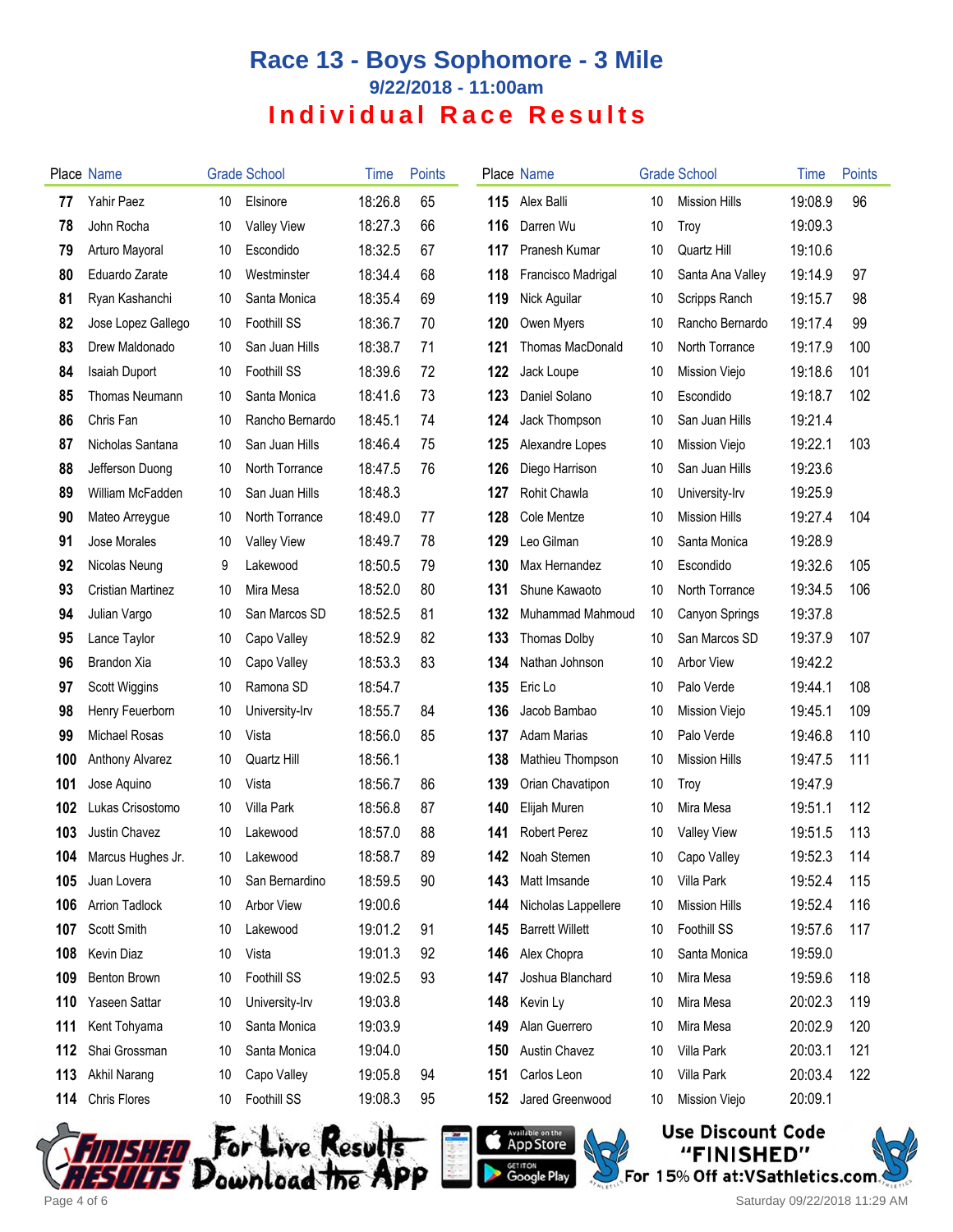|      | Place Name               |    | <b>Grade School</b> | <b>l</b> ime | <b>Points</b> |     | Place Name             |    | <b>Grade School</b> | Time    | Points |
|------|--------------------------|----|---------------------|--------------|---------------|-----|------------------------|----|---------------------|---------|--------|
| 153  | Jaun David GARCIA        | 10 | Mission Viejo       | 20:11.0      |               | 191 | Aaron Trang            | 10 | Mira Mesa           | 20:51.4 |        |
| 154  | Moses Poe                | 10 | Newport Harbor      | 20:11.3      | 123           | 192 | <b>Jason Farris</b>    | 10 | Capo Valley         | 20:51.7 | 135    |
| 155  | Nicolas Bello            | 10 | San Juan Hills      | 20:11.9      |               | 193 | Elian Lintag           | 10 | Jurupa Hills        | 20:52.5 |        |
| 156  | Jesse Luna               | 10 | San Bernardino      | 20:12.5      | 124           | 194 | Melvin Juan            | 10 | Mira Mesa           | 20:52.7 |        |
| 157  | Rollen Ellsworth         | 10 | Mira Mesa           | 20:13.3      | 125           | 195 | Madden Lai             | 10 | Mira Mesa           | 20:54.1 |        |
| 158  | Aden Heidrich            | 10 | Elsinore            | 20:14.2      | 126           | 196 | Dennis Li              | 10 | University-Irv      | 20:54.3 |        |
| 159  | Jonathan Howo            | 10 | Scripps Ranch       | 20:16.0      |               | 197 | Derek Verbon           | 10 | Mira Mesa           | 20:54.4 |        |
| 160  | Joshua Zou               | 12 | University-Irv      | 20:16.6      |               | 198 | Nicholas Duran         | 10 | <b>Valley View</b>  | 20:55.2 | 136    |
| 161  | Nadir Perera-Wendt       | 10 | Mission Viejo       | 20:18.2      |               | 199 | Henry Bone             | 10 | Orange Vista        | 20:57.4 |        |
| 162  | <b>Christian Smith</b>   | 10 | Santa Monica        | 20:18.8      |               | 200 | lan Howell             | 10 | Elsinore            | 20:58.2 | 137    |
| 163  | Tye Henry                | 10 | Mission Viejo       | 20:19.3      |               | 201 | Marc Walsh             | 10 | Rancho Bernardo     | 21:01.5 | 138    |
| 164  | Steven Woody             | 10 | Mira Mesa           | 20:19.6      |               | 202 | Carlos Ramirez         | 10 | Villa Park          | 21:01.7 | 139    |
| 165  | Noah Chappell            | 10 | Newport Harbor      | 20:20.3      | 127           | 203 | Theodore Hur           | 10 | University-Irv      | 21:03.8 |        |
| 166  | <b>STEFAN BAKOVIC</b>    | 10 | San Juan Hills      | 20:21.1      |               | 204 | Sergio Ballesteros     | 10 | <b>Valley View</b>  | 21:06.6 |        |
| 167  | Jacob McLaughlin         | 10 | Arbor View          | 20:21.4      |               | 205 | <b>Cristian Berkes</b> | 10 | San Marcos SD       | 21:09.5 | 140    |
| 168  | Juan Daniel GARCIA       | 10 | Mission Viejo       | 20:24.3      |               | 206 | Chamidu Sagara         | 10 | University-Irv      | 21:14.6 |        |
| 169  | Jameson Ibe              | 10 | Newport Harbor      | 20:24.7      | 128           | 207 | Mason McPherson        | 10 | Ramona SD           | 21:21.3 |        |
| 170  | Noah Pounce              | 10 | Jurupa Hills        | 20:25.9      |               | 208 | Thomas Lin             | 10 | University-Irv      | 21:21.9 |        |
| 171  | Steven Almenanza         | 10 | Mira Mesa           | 20:26.5      |               | 209 | Greg Soliman           | 10 | University-Irv      | 21:28.0 |        |
| 172  | Kanaya Adams             | 10 | Newport Harbor      | 20:28.5      | 129           | 210 | <b>Freddy Camara</b>   | 10 | Newport Harbor      | 21:29.2 | 141    |
| 173  | <b>Michael Robles</b>    | 10 | Mission Viejo       | 20:35.7      |               | 211 | Michael Robertson      | 10 | Troy                | 21:29.5 |        |
| 174  | Seth Sukal               | 10 | North Torrance      | 20:37.1      | 130           | 212 | Jonah Hershorin        | 10 | Rancho Bernardo     | 21:31.9 | 142    |
| 175  | Andy Hoang               | 10 | Mira Mesa           | 20:37.6      |               | 213 | Ronan McKee            | 10 | Mission Viejo       | 21:33.6 |        |
| 176  | David Perez              | 10 | Mission Viejo       | 20:38.3      |               | 214 | Giancarlo Garcia       | 9  | Lakewood            | 21:35.5 | 143    |
| 177  | Seth Kim                 | 10 | Foothill SS         | 20:38.7      | 131           | 215 | Erik Zazueta           | 10 | Escondido           | 21:36.7 | 144    |
| 178  | Spencer Dart             | 10 | San Juan Hills      | 20:38.8      |               | 216 | Louis Brusca           | 10 | Newport Harbor      | 21:37.5 |        |
| 179  | Jack O'Connor            | 10 | San Juan Hills      | 20:39.3      |               | 217 | Yuan Lu                | 10 | University-Irv      | 21:40.6 |        |
| 180. | Liam Macallister         | 9  | University-Irv      | 20:40.0      |               |     | 218 Gerado Avila       | 10 | Jurupa Hills        | 21:45.9 |        |
| 181  | Vardaan Bhat             | 10 | University-Irv      | 20:40.1      |               | 219 | Ethan Hansen           | 10 | San Juan Hills      | 21:46.8 |        |
| 182  | Sebastien Badong         | 9  | Steele Canyon       | 20:40.3      |               | 220 | Miles Dwight           | 10 | Newport Harbor      | 21:51.2 |        |
| 183  | Arshpreet Malhi          | 10 | Jurupa Hills        | 20:40.5      |               | 221 | John Melcher           | 10 | University-Irv      | 21:51.3 |        |
| 184  | William Chen             | 10 | Westminster         | 20:40.9      | 132           | 222 | Connor Taylor          | 10 | Mira Mesa           | 21:52.4 |        |
| 185  | Leyland Yang             | 10 | University-Irv      | 20:42.5      |               | 223 | Cameron Manard         | 10 | Rancho Bernardo     | 21:52.7 |        |
| 186  | <b>Tim Cislaw</b>        | 10 | Newport Harbor      | 20:43.6      | 133           | 224 | Aaron Gomez            | 10 | Rancho Verde        | 21:54.3 |        |
| 187  | Christopher Lai          | 10 | University-Irv      | 20:45.0      |               | 225 | Ty Hurley              | 10 | Mira Mesa           | 21:54.8 |        |
| 188  | <b>Brandon Ontiveros</b> | 10 | Covina              | 20:45.1      | 134           | 226 | Ra'ed Siddiqui         | 10 | University-Irv      | 21:55.3 |        |
| 189  | Josh Garcia              | 10 | Foothill SS         | 20:50.9      |               | 227 | Perry Ngo              | 10 | Mira Mesa           | 21:55.4 |        |
| 190  | Rayden Allen             | 10 | San Juan Hills      | 20:51.2      |               | 228 | Ty Hundley             | 10 | Capo Valley         | 21:58.6 |        |
|      |                          |    |                     |              |               |     |                        |    |                     |         |        |